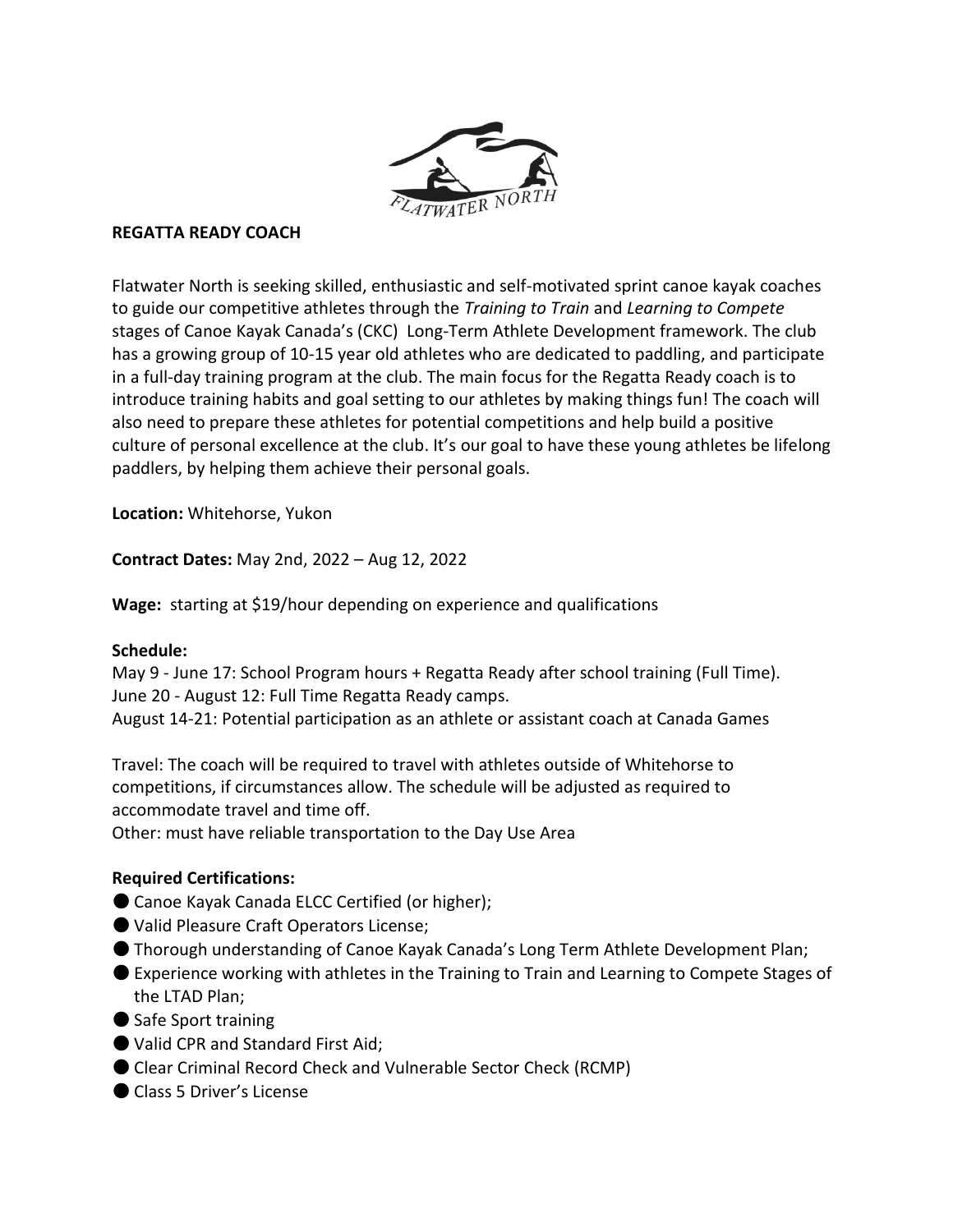### **Required Skills:**

- Demonstrable experience working with and instructing children of varying ages and skill levels;
- Previous experience with sprint paddling (i.e.canoe or kayak);
- Must be physically fit, including being able to lift 80 pounds;
- Sound leadership, communication and organization skills;
- Ability to adapt to changes in daily plans quickly;
- Excellent character, integrity and flexibility;
- The desire and ability to work in a team atmosphere;
- Enthusiasm, sense of humor, patience and self-control;
- Must have reliable transportation to and from the lake.

**Desirable Certification (**Preference will be given to those applicants who hold one or more of the following)

- Bronze Cross, Lifeguard, or Swift-Water rescue certification
- Red Cross Lifesaving Level 3 or equivalent
- National Coaching Certification Entry Level Competitive Coach (ELCC)
- Bilingual French and English

# **Responsibilities:**

- Assist in the creation and implementation of the Regatta Ready program for club athletes at the 'Learn to Train' and 'Training to Train' stages of the LTAD Plan;
- $\bullet$  Attend and lead all Regatta Ready training sessions and assess athletes regularly;
- Attend all events involving the Regatta Ready athletes, including local and out-of-territory regattas;
- Assist Head Coach with entries for regattas as needed;
- Work with Head Coach to carry out paddler progression through the LTAD and Talent ID programs;
- Act as Head Coach, including all related activities while Head Coach is absent;
- $\bullet$  Run school paddling programs and dragon boat sessions as needed;
- Ensure compliance with the club safety standards and Flatwater Yukon Code of Conduct;
- Positively encourage athletes;
- Communicate effectively and in a positive manner with co-workers, parents and club participants.

**For questions or to apply:** Call Dan Girouard at 867-334-8121 or send resumé and cover letter to president@flatwaternorth.ca